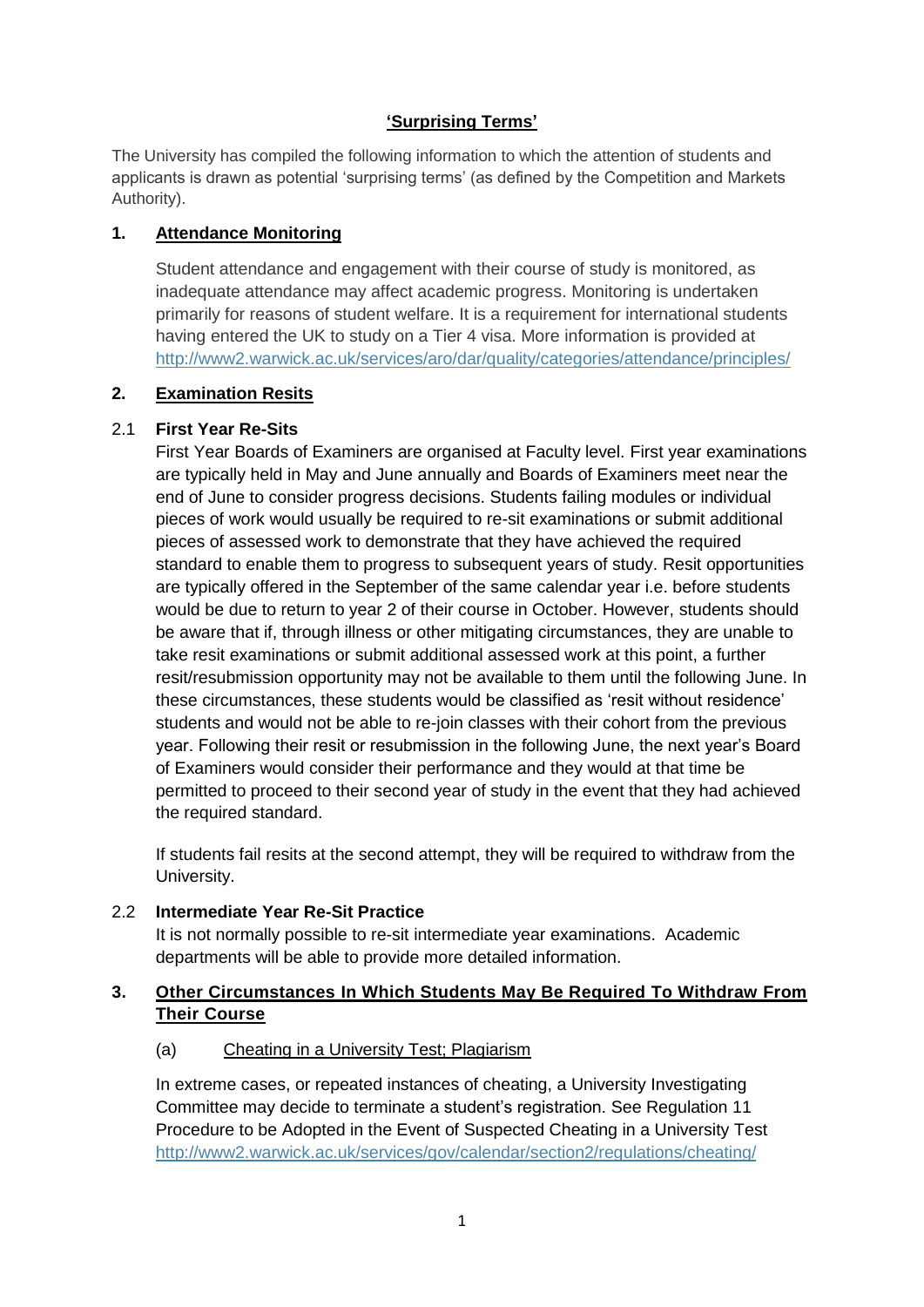It is incumbent upon all students to familiarise themselves with guidance on appropriate academic practice and to be aware of Warwick's policy towards and procedures for dealing with instances of plagiarism. All students should be familiar with what constitutes plagiarism as set out in Regulation 11 which applies to assessed work and formal tests.

# (b) Ill Health

Students experiencing significant ill health may be permitted a period of temporary withdrawal. Permanent withdrawal on the grounds of ill-health may eventually be agreed by the Academic Registrar in accordance with Regulation 36 Governing Student Registration, Attendance and Progress

[http://www2.warwick.ac.uk/services/gov/calendar/section2/regulations/reg36registratio](http://www2.warwick.ac.uk/services/gov/calendar/section2/regulations/reg36registrationattendanceprogress/) [nattendanceprogress/](http://www2.warwick.ac.uk/services/gov/calendar/section2/regulations/reg36registrationattendanceprogress/)

## (c) Disciplinary Offences

A University Discipline Committee, in upholding a charge against a student of a major disciplinary offence, may make a judgement that a student should be permanently withdrawn. See

<http://www2.warwick.ac.uk/services/gov/calendar/section2/regulations/disciplinary/> Students may also wish to take particular note of stipulations in relation to illegal substances and provisions relating to the powers invested in the office of the Vice-Chancellor in relation to precautionary suspension.

Students may find it helpful to be aware of fines which may be levied for instances of misconduct as set out at

[http://www2.warwick.ac.uk/services/studentsupport/lifeinhalls/regulations/fines/behavio](http://www2.warwick.ac.uk/services/studentsupport/lifeinhalls/regulations/fines/behavioural/) [ural/](http://www2.warwick.ac.uk/services/studentsupport/lifeinhalls/regulations/fines/behavioural/) and

[http://www2.warwick.ac.uk/services/studentsupport/lifeinhalls/regulations/fines/healths](http://www2.warwick.ac.uk/services/studentsupport/lifeinhalls/regulations/fines/healthsafety/) [afety/](http://www2.warwick.ac.uk/services/studentsupport/lifeinhalls/regulations/fines/healthsafety/)

## (d) Fraudulent Admissions Information

A student found to have submitted fraudulent information within an application for a place on a course of study in a case upheld by the Committee on the Admission of Students to Courses of Study may have their registration at the University terminated. See<http://www2.warwick.ac.uk/services/gov/calendar/section2/regulations/admission/>

## (f) Fitness to Practise

A University Fitness to Practise Committee, in upholding a decision that a student is not fit to practise, may lead to a student being permanently withdrawn from the University. See

[http://www2.warwick.ac.uk/services/gov/calendar/section2/regulations/fitnesstopractise](http://www2.warwick.ac.uk/services/gov/calendar/section2/regulations/fitnesstopractise/) [/](http://www2.warwick.ac.uk/services/gov/calendar/section2/regulations/fitnesstopractise/)